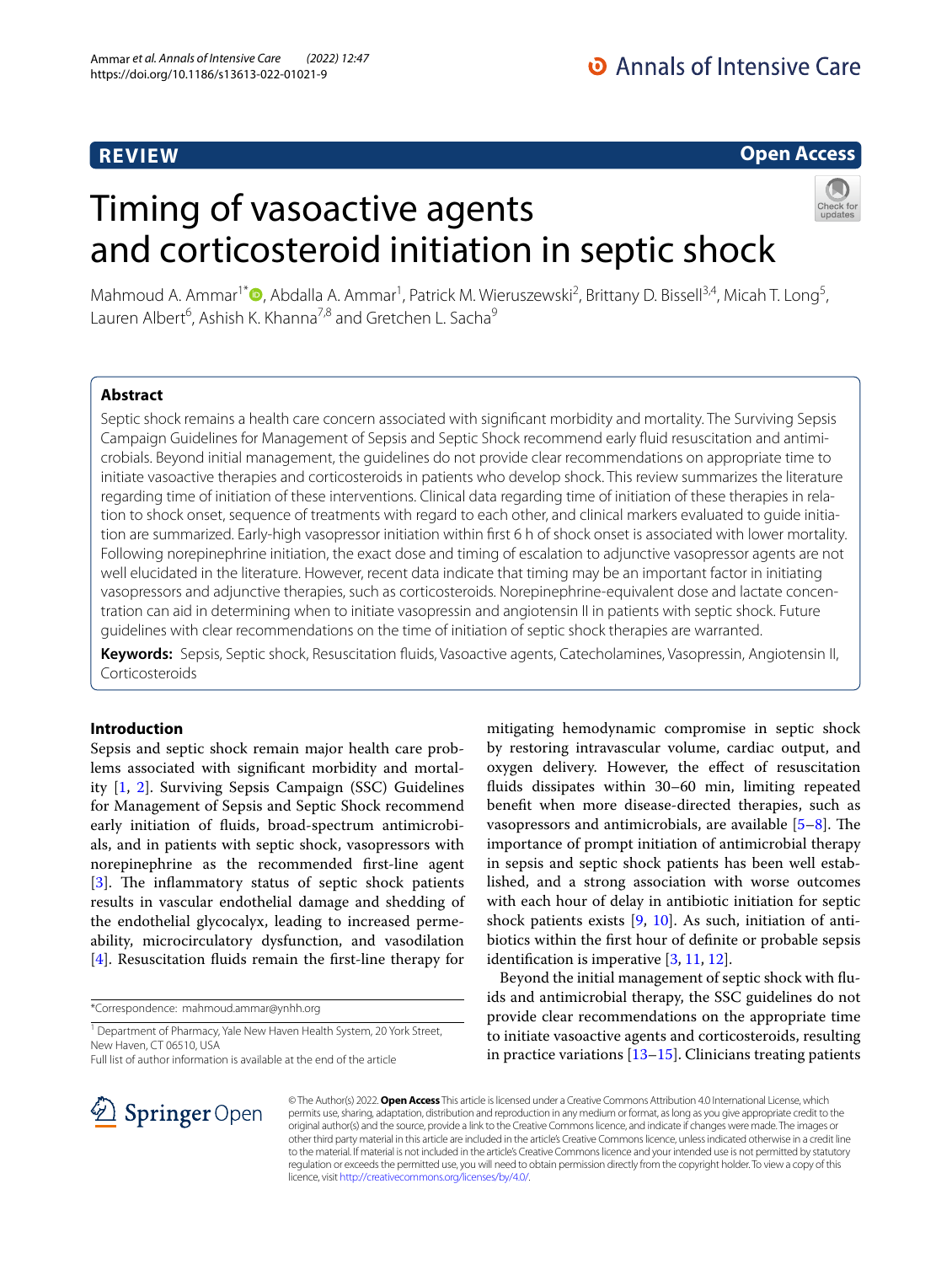recognize inter-patient variability in response to septic shock therapies, making it challenging to have generalized recommendations. Despite this variability, clinicians tend to be interested in a protocolized approach in managing septic shock patients [\[11](#page-8-7), [16\]](#page-8-11).

Current literature describes the timing of initiation of interventions temporally from shock onset and the sequence of therapies in relation to each other. Clinical markers, including norepinephrine dose requirements or lactate concentrations, have also been suggested to guide time of initiation. This narrative review summarizes literature surrounding the time of initiation of vasopressor therapy and corticosteroids, describes current gaps in the literature, and considerations for initiation of these therapies (Fig. [1](#page-1-0)). We aim to provide guidance to bedside clinicians to help appropriately timed interventions to decrease time spent in hemodynamic compromise.

For this review, a PubMed English-language literature from January 2000 to January 2022, including the following terms: norepinephrine, epinephrine, arginine vasopressin, angiotensin II, corticosteroids, fuid resuscitation, septic shock, and sepsis, were taken into consideration. Relevant clinical data, including controlled trials, observational studies, review articles, guidelines, and consensus statements, were narratively summarized, focusing on specifc controversial questions regarding the initiation of these therapies in patients with septic shock. Even though the level of evidence of identifed citations was low, there was a trend demonstrating a consistent interest in reporting the appropriate time of initiation of septic shock-related therapies.

## **Time of vasopressor therapy initiation**

Current SSC guidelines recommend norepinephrine as frst-line vasopressor agent in septic shock [\[3\]](#page-8-1). When goal mean arterial pressure (MAP) cannot be achieved, adding vasopressin is suggested rather than increasing norepinephrine dose. Epinephrine is a recommended alternative for patients with inadequate MAP levels despite norepinephrine and vasopressin. While dobutamine can be added to norepinephrine in septic shock patients with cardiac dysfunction and persistent hypoperfusion despite adequate resuscitation. Although dopamine has previously served a primary role in correcting

<span id="page-1-0"></span>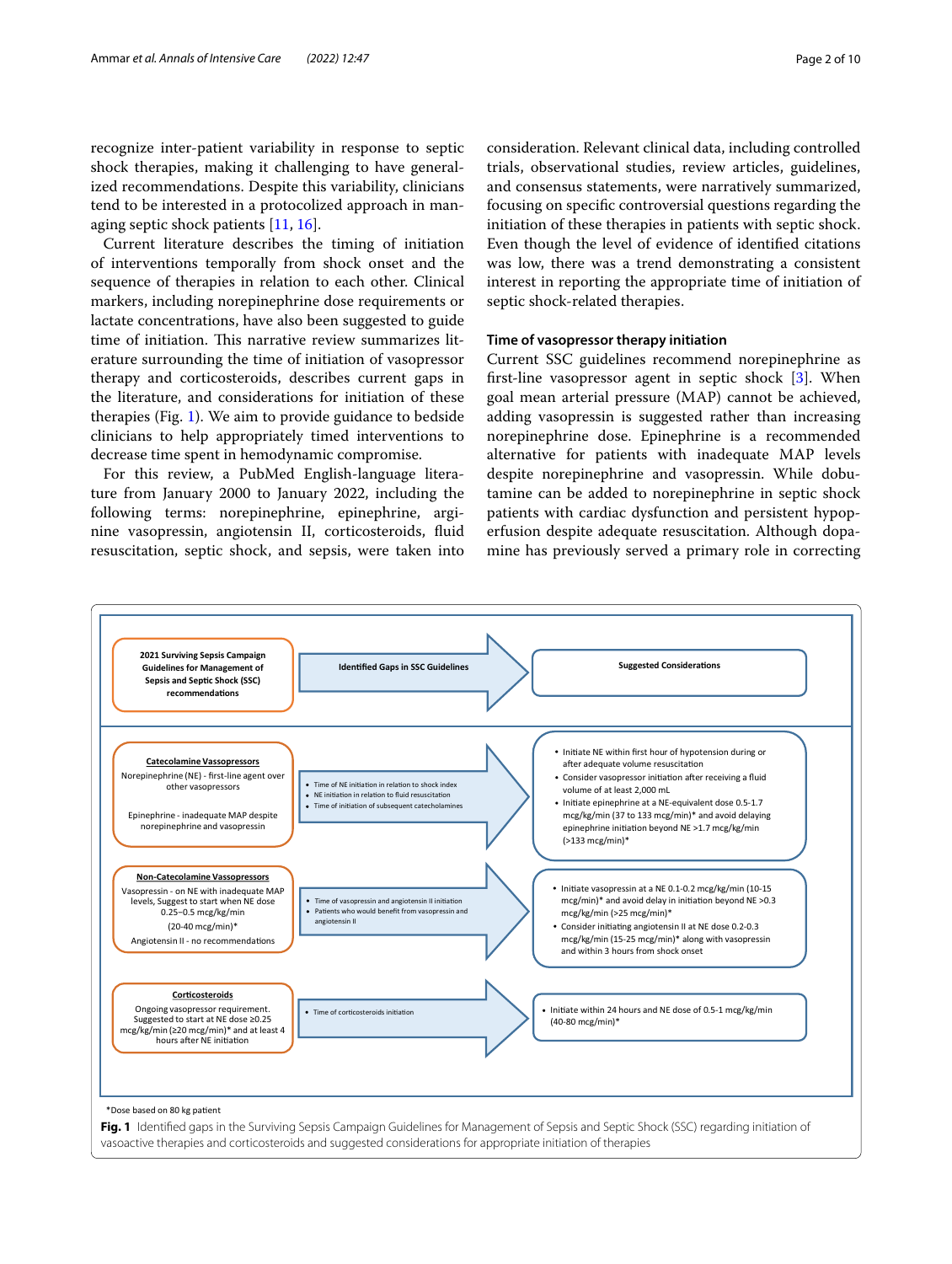hypotension, the evidence has been contrary, with signals of increased mortality in a meta-analysis compared to norepinephrine  $[17]$  $[17]$ . This, coupled with the excessive beta stimulation in the myocardium with high dosages of dopamine leading to undesirable arrhythmias, has limited the application of dopamine in septic shock to settings where other catecholamines (norepinephrine or epinephrine) are unavailable [\[18\]](#page-8-13) [19.](#page-8-13) While guidelines strongly recommend using norepinephrine as the frstline vasoactive agent in septic shock, there is limited data comparing available second-line agents. Therefore, an individualized approach based on vasoactive therapy pharmacology, desired pharmacodynamic actions, and patient characteristics should be used to decide on a vasoactive therapy regimen [[3](#page-8-1), [14\]](#page-8-14).

While the true defnition of what constitutes 'high dose' catecholamines remains a matter of debate, there is evidence of harm associated with norepinephrine monotherapy over a range of supra-therapeutic doses  $[20]$  $[20]$ . The risks of vasopressor therapy must be considered and the lowest effective dose should be utilized as several evaluations have shown that higher catecholamine doses, especially those exceeding 0.5–1 mcg/kg/min, are independently associated with adverse efects and mortality [\[21](#page-8-16)[–23](#page-8-17)]. A retrospective study assessing survival in septic shock patients requiring high-dose vasopressors reported that the weight-based mean dose of vasopressor that was associated with increased mortality (with a 73% sensitivity and 74% specificity) was  $> 0.75$  mcg/kg/min  $[24]$  $[24]$ . Therefore, a basic tenet of early multi-modal vasopressor therapy emphasizes using multiple vasopressors early on in the timeline of shock and not necessarily after declaration of failure of a certain vasopressor. Here, less catecholamines and a more adjunctive therapy environ-ment would be deemed beneficial [[25](#page-8-19)]. It is important to note that even for specifc vasopressors such as norepinephrine, there is inconsistency in the literature on how doses are reported. Collectively, studies have reported doses utilizing norepinephrine tartrate, norepinephrine base, and norepinephrine hydrochloride interchangeably. These products carry different norepinephrine base doses per unit, which adds to the complexity of reporting optimal doses to initiate vasoactive agents [\[26](#page-8-20)].

A critical aspect of early vasopressor initiation in septic shock is the interplay with adequate fuid resuscitation. Vasopressor use and fuid administration were evaluated in the Characterization of Vasopressor Requirements in Shock (CHASERS) study [\[27](#page-8-21)]. In this multicenter, prospective, observational cohort, results showed an increased odds of 30-day in-hospital mortality within the frst 6 h of shock onset with increasing vasopressor dosing intensity (VDI), defned as the total vasopressor dose infused across all vasopressors in norepinephrine equivalents. With increasing VDI, higher mortality rates remained through the frst 24 h, where the median vasopressor dose was 8.5 mcg/min norepinephrine equivalents (equating to 0.1 mcg/kg/min in an 80 kg patient). Interestingly, receiving a fuid volume of at least 2000 mL attenuated the association between VDI and increased mortality. Additionally, early-high VDI, defned as vasopressor initiation within the first 6 h and VDI $\geq$ 15 mcg/ min norepinephrine equivalents, was associated with lower mortality than early-low VDI (VDI<15 mcg/min norepinephrine equivalents within the frst 6 h), late-high VDI (VDI≥15 mcg/min norepinephrine equivalents after 6 h and through hour 24), and sustained VDI exposure (VDI $\geq$  15 mcg/min norepinephrine equivalents during the frst 6 h and remained elevated for the entire 24 h period), further supporting early vasopressor initiation [[27\]](#page-8-21). Although this study did not evaluate weight-based dosing of vasopressors, 15 mcg/min of norepinephrine equivalents can be equated to roughly 0.2 mcg/kg/min in an 80 kg patient. Importantly, all these analyses in the CHASERS study were adjusted for severity of illness factors such as APACHE III score, comorbidities, and other resuscitative interventions. In contrast, a recently published prospective, multicenter, observational study classifed patients into early and late vasopressor groups based on vasopressor timing in relation to fuid resuscitation [[28\]](#page-8-22). In this propensity-matched analysis, there was a greater risk of 28-day mortality when vasopressor initiation occurred within 1 h after fuid bolus administration (47.7% vs. 33.6%;  $p = 0.013$ ). While both groups received more than 30 mL/kg of fuid, a greater volume was administered to the late vasopressor group within 6 h of shock identification  $(33.4 \pm 21.0 \text{ vs. } 38.0 \pm 15.7 \text{ mL}$ kg;  $p = 0.046$ ). Vasopressor dosing is not reported in this study, limiting the comparison to previously mentioned publication [\[28](#page-8-22)]. Future studies are needed to assess the relationship between fuid and vasopressor initiation and restrictive fuid strategies in sepsis. While the threshold for ideal fuid resuscitation cannot be concluded at this time, appropriate intravascular resuscitation appears to diminish the relationship between vasopressor dose and mortality.

Balancing the need between vasopressors and limiting catecholamine dosages, draws to question the timing of vasopressor initiation in patients with septic shock and persistent hypotension. Hypotension in critically ill patients with septic shock strongly correlates with mortality and organ system injury [[29,](#page-8-23) [30](#page-8-24)]. Regardless of the concerns with excessive catecholamine dosages, norepinephrine initiation is fundamental in septic shock to achieve MAP goals and restore perfusion to vital organs. When delayed, especially beyond 6 h, patients appear to require vasopressors for longer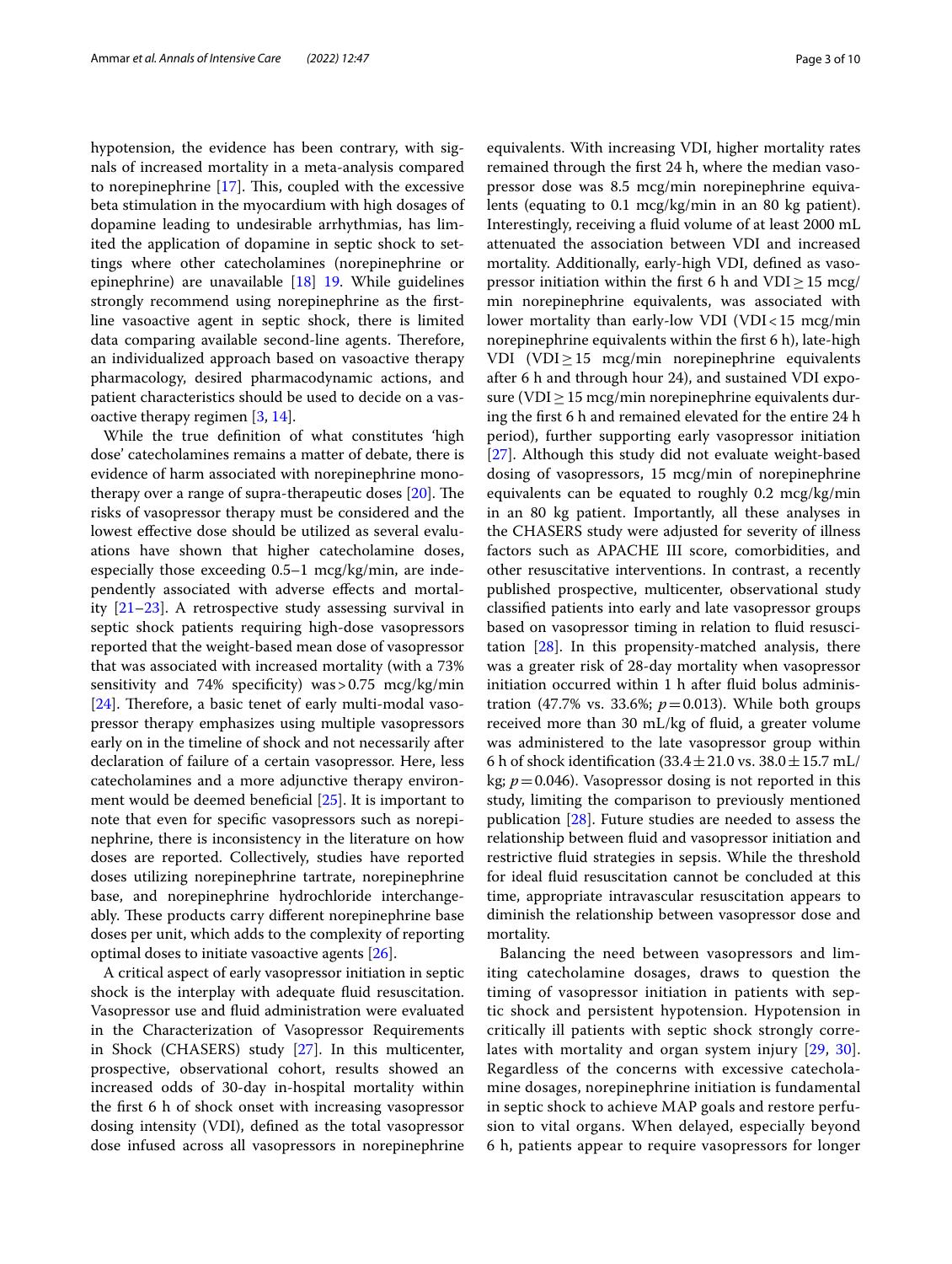durations, resulting in an unresolved shock [[27](#page-8-21)]. Identifying the exact time to initiate vasopressors is challenging. It has been suggested that low diastolic arterial pressure (DAP) should refect the loss of vascular tone and systemic vasodilation. However, DAP is not traditionally incorporated into the defnition of septic shock and its utility warrants further investigation [[31\]](#page-8-25). A study evaluating the ratio between DAP and heart rate (diastolic shock index, DSI) before and at vasopressor initiation reported that the increase of DSI was associated with an increased risk of death and that DSI could be utilized to guide the appropriate time to initiate vasopressor therapy [[32\]](#page-8-26).

Early and aggressive vasopressor initiation should be considered and is supported by multiple studies noting an association between delayed therapy and increased mortality  $[21, 27, 33, 34]$  $[21, 27, 33, 34]$  $[21, 27, 33, 34]$  $[21, 27, 33, 34]$  $[21, 27, 33, 34]$  $[21, 27, 33, 34]$  $[21, 27, 33, 34]$ . These findings are consistent with the 2018 SSC hour-1 bundle, which recommends vasopressor therapy within the frst hour during or after volume resuscitation [[35](#page-8-29)]. One small retrospective study found that appropriate early antibiotics and achieving adequate global perfusion, but not liberal vasopressor therapy, was associated with improved organ function [[36\]](#page-8-30). However, subsequent retrospective analyses found that vasopressor therapy delays worsen clinical outcomes, including mortality [\[33](#page-8-27), [34\]](#page-8-28). One evaluation found that each hour delay in norepinephrine initiation resulted in a 5.3% increase in mortality [[34](#page-8-28)]. Given the limitations of prior retrospective studies, the CENSER trial, a single-center, prospective, double-blind, placebo-controlled trial, was published in 2019 and evaluated shock control rate in patients randomized to early low-dose norepinephrine administration or placebo [[37](#page-8-31)]. Shock control rate was defned as a sustained mean arterial pressure of at least 65 mmHg with evidence of adequate perfusion. Early vasopressor group received norepinephrine at 1.5 h compared to 3 h in the standard treatment group. Shock control at 6 h was met in 76.1% of patients in the early vasopressor group compared to 48.4% in the standard group  $(p < 0.001)$ . While there was no difference in 28-day mortality, early norepinephrine group had a lower rate of cardiogenic pulmonary edema and newonset arrhythmias [\[37](#page-8-31)]. Additionally, early vasopressors could limit the harmful efect of positive fuid balance in septic shock by potentiating the efect of fuids and avoiding fuid overload. In a retrospective study in septic shock patients, patients who received norepinephrine within the frst 2 h of resuscitation received less fuids than those who received delayed vasopressors [[34](#page-8-28)]. Norepinephrine should be initiated early, ideally within 1 h of shock onset, and post adequate fuid resuscitation.

## **Time of adjunctive vasopressor therapy initiation** *Vasopressin*

Vasopressin is a non-catecholamine vasoactive agent with pharmacologic activity at vasopressin-1 (V1) receptor, causing vasoconstriction, and V2-mediated antidiuretic activity. The landmark Vasopressin in Septic Shock Trial (VASST) compared the utilization of vasopres-sin and norepinephrine to norepinephrine alone [\[38](#page-8-32)]. Overall, no diference in 28-day mortality was detected between groups (35.4% vasopressin vs. 39.3% norepinephrine alone). However, subgroup analyses identifed a mortality beneft with the use of vasopressin in less severe septic shock patients, who were those with a norepinephrine dose at randomization  $\leq 15$  mcg/min and those with a lactate concentration at randomization of  $\leq$  1.4 mmol/L. Subsequently, a single-center, prospective, open-label trial of early vasopressin initiated within the frst four hours of norepinephrine showed faster achievement and maintenance of goal MAP compared to norepinephrine monotherapy [[39](#page-8-33)]. Achievement of goal MAP and reduction in catecholamine dose requirements has been a consistent fnding with the use of vasopressin and has also been associated with improved outcomes [[38,](#page-8-32) [40](#page-8-34)]. One recent retrospective observational evaluation found that after adjustment for Sequential Organ Failure Assessment (SOFA) score, Acute Physiology and Chronic Health Evaluation.

(APACHE) III score, and catecholamine dosage, achieving a positive hemodynamic response (occurring in 45.4% of vasopressin recipients) 6 h after vasopressin initiation was independently associated with reduced odds of intensive care unit (ICU) mortality (odds ratio (OR), 0.51; 95% CI 0.35–0.76) [[41\]](#page-8-35). These findings suggest that early vasopressin initiation may be benefcial and target hemodynamic response for its continued utilization.

VASST showed reduced mortality in the vasopressin group when the norepinephrine dose at randomization was  $\leq$  15 mcg/min compared to receipt of norepinephrine alone. Observational analyses evaluating only vasopressin recipients have shown similar trends. One evaluation found that norepinephrine-equivalent dose at vasopressin initiation was independently associated with increased odds of ICU mortality (OR, 3.14; 95% CI 1.36–7.28) [\[41\]](#page-8-35). Additionally, a recent evaluation found that after adjustment for severity of illness covariates, including SOFA score and APACHE III score, odds of in-hospital mortality increased 20.7% for every 10 mcg/min increase in norepinephrine-equivalent dose under 60 mcg/min at the time vasopressin initiation (OR, 1.21; 95% CI 1.09–1.34) [[42\]](#page-8-36). No association was detected when norepinephrine-equivalent dose exceeded 60 mcg/ min at vasopressin initiation. Regarding the clinical marker lactate, data reveal an association with increased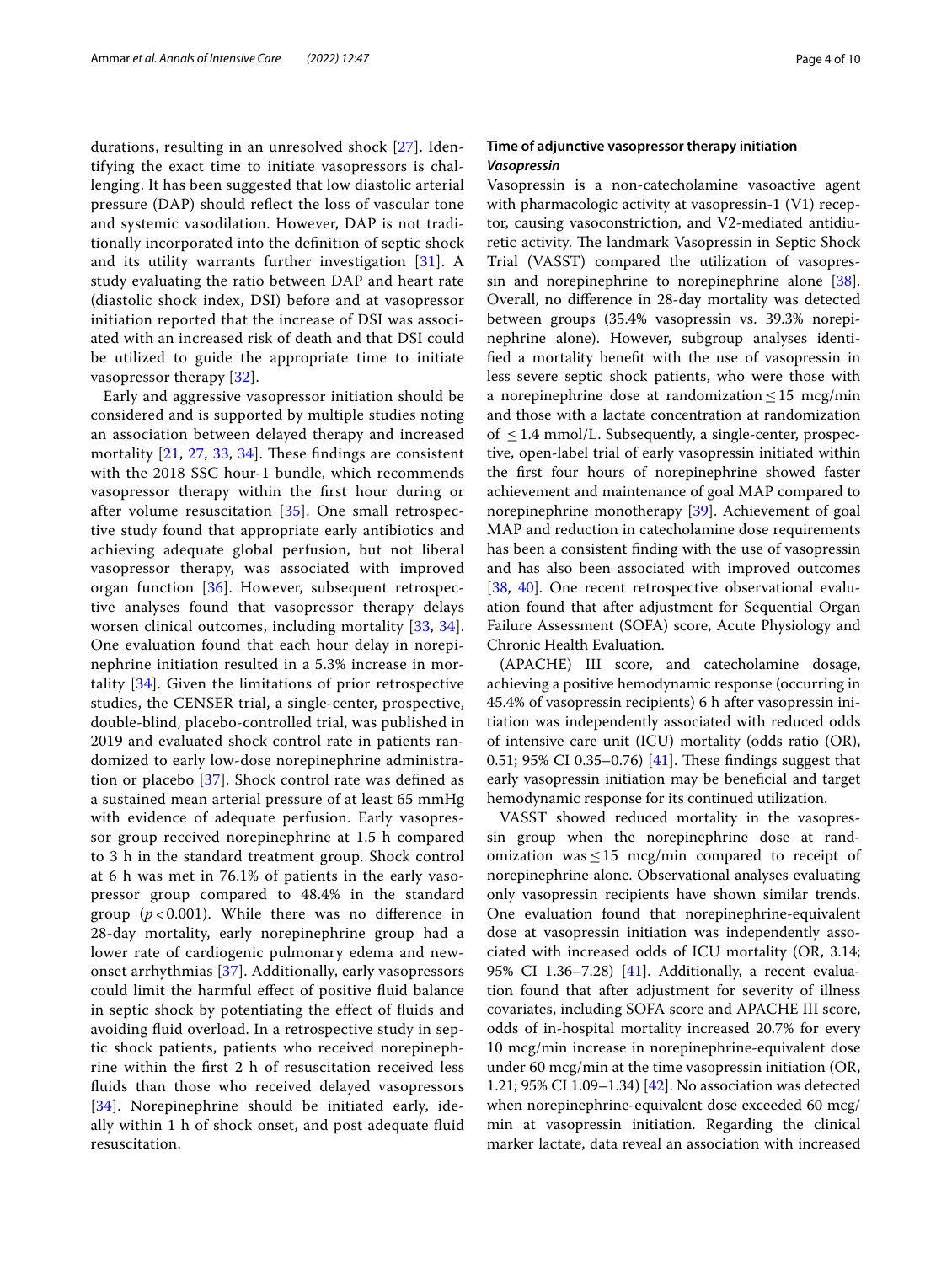odds of ICU mortality depending on timing of vasopressin initiation (OR, 1.10; 95% CI 1.04–1.18) [\[41](#page-8-35)]. One evaluation found an 18% increase in the odds of in-hospital mortality for each mmol/L increase in lactate concentration when vasopressin was initiated at 12 h from shock onset [[42](#page-8-36)]. Contrastingly, the VASST study and aforementioned retrospective evaluations did not detect associations between the time, in hours, from shock onset to vasopressin initiation and clinical outcomes [\[38](#page-8-32), [41](#page-8-35), [42\]](#page-8-36). These data indicate that when utilized, vasopressin should be initiated when patients are on low norepinephrine-equivalent doses or have low lactate concentrations rather than delaying therapy until signifcant elevations in clinical markers indicating more severe illness. The beneft of early vasopressin may be due to its mechanism involving endocrine replacement, as vasopressin levels are known to decrease after hypotension onset rapidly [[36–](#page-8-30)[38](#page-8-32)]. A second rationale may be its norepinephrinesparing ability, limiting the immunomodulatory efects and exposure to norepinephrine  $[43]$  $[43]$ . Regardless, efforts should be made to initiate vasopressin early rather than delaying therapy.

Norepinephrine-equivalent dose and lactate concentration are important markers that can be utilized to aid in determining when to initiate vasopressin in septic shock patients. However, at this time, it is unknown if one is more predictive than the other or how to utilize both markers together. The 2021 iteration of the SSC guidelines support these themes and suggest vasopressin as an option to be added to norepinephrine in patients not at goal MAP rather than escalating the dose of norepinephrine [[3\]](#page-8-1). Clinically, at the bedside, particularly if lactate concentration is not readily available or has not recently been drawn, it seems norepinephrine-equivalent dose may be the more accessible marker to utilize and vasopressin initiation should be considered before doses exceed 10–15 mcg/min (0.1–0.2 mcg/kg/min in an 80 kg patient).

## *Angiotensin II*

Angiotensin II is an octapeptide produced by cleavage of angiotensin I by the angiotensin-converting enzyme (ACE) and has high affinity for angiotensin II type 1 receptor [\[44](#page-9-0)]. Stimulation of this G-protein coupled receptor on peripheral vascular smooth muscle results in aldosterone secretion, endogenous vasopressin release, and direct arterial and venous vasoconstriction [\[44](#page-9-0)]. A synthetic analogue of this human peptide has been evaluated in the Angiotensin II for Treatment of High-Output Shock (ATHOS-3) study. In this phase 3 study, patients had refractory shock requiring a minimum of 0.2 mcg/kg/min norepinephrine-equivalents with a median of 0.34  $\text{mcg/kg/min}$  at time of enrollment [\[45](#page-9-1), [46\]](#page-9-2). Subsequently, early post-marketing evaluations have demonstrated clinical adoption of angiotensin II to be incongruent with ATHOS-3. These studies included allcomers receiving angiotensin II for vasodilatory shock, with most patients having septic shock. The background vasopressor requirement at the time of angiotensin initiation was 0.58 mcg/kg/min and 0.55 mcg/kg/min, far greater than the phase 3 trial [\[47](#page-9-3), [48\]](#page-9-4).

In ATHOS-3, 69.9% of patients who received angiotensin II achieved the primary hemodynamic endpoint compared to 23.4% of recipients receiving standard of care (OR, 7.95; 95% CI 4.76–13.3, *p*<0.001) [\[46\]](#page-9-2). Similar hemodynamic response rates were found in post-marketing evaluations by Wieruszewski et al. (67%) and Smith et al. (80.1%), although defnitions for response varied [[47,](#page-9-3) [48](#page-9-4)]. However, in a responder analysis, those that had a positive hemodynamic response to angiotensin II were less likely to die at 30 days as compared to a non-response (hazard ratio (HR), 0.50; 95% CI 0.35–0.71, *p*<0.001), despite baseline severity of illness [\[47\]](#page-9-3). Additionally, patients with lower serum lactate concentrations were more likely to have a positive hemodynamic response to angiotensin II (OR, 1.11 per mmol/L; 95% CI 1.05–1.17,  $p$ <0.001) and survive at 30 days (mortality HR, 0.94 per mmol/L; 95% CI 0.91–0.96, *p*<0.001) [\[47](#page-9-3)]. When dichotomized by baseline vasopressor requirement, angiotensin II recipients in ATHOS-3 were more likely to achieve blood pressure targets if their baseline vasopressor requirement was lower  $\left($  < 0.5 mcg/kg/min) [\[46](#page-9-2)]. Considering baseline vasopressor requirements in the post-marketing environment, an even greater vasopressor sparing effect is noted. This was more pronounced in those requiring  $< 0.2$  mcg/kg/min (mean difference at 3 h, − 97.7%; 95% CI − 171.7 to −23.8%, *p*=0.01), however fndings still held true at<0.3 mcg/kg/min, albeit to a lesser extent (mean diference at 3 h, − 68.3%; 95% CI − 133.5 to − 3.0%,  $p = 0.04$ ) [\[48](#page-9-4)]. These data suggest the application of angiotensin II has the greatest chance of success early and positively afects outcomes when shock is less severe.

In the ATHOS-3 study, angiotensin II recipients experienced a more remarkable change in background vasopressor dosage at 3 h compared to placebo  $(-0.03)$ vs.+0.03 mcg/kg/min, *p*<0.001) [[46\]](#page-9-2). Wieruszewski et al. found a more signifcant vasopressor sparing efect with angiotensin II responders experiencing a change of − 0.20 mcg/kg/min in background vasopressor dose at 3 h [[47\]](#page-9-3). Despite a majority receiving vasopressin (*n*=248, 92%), those already receiving vasopressin were more likely to have a favorable hemodynamic response to angiotensin II in multivariable analysis (OR, 6.05; 95% CI 1.98–18.6,  $p = 0.002$ ). Similarly, Smith et al. found a mean difference of  $-0.16$  mcg/kg/min vasopressor dose at 3 h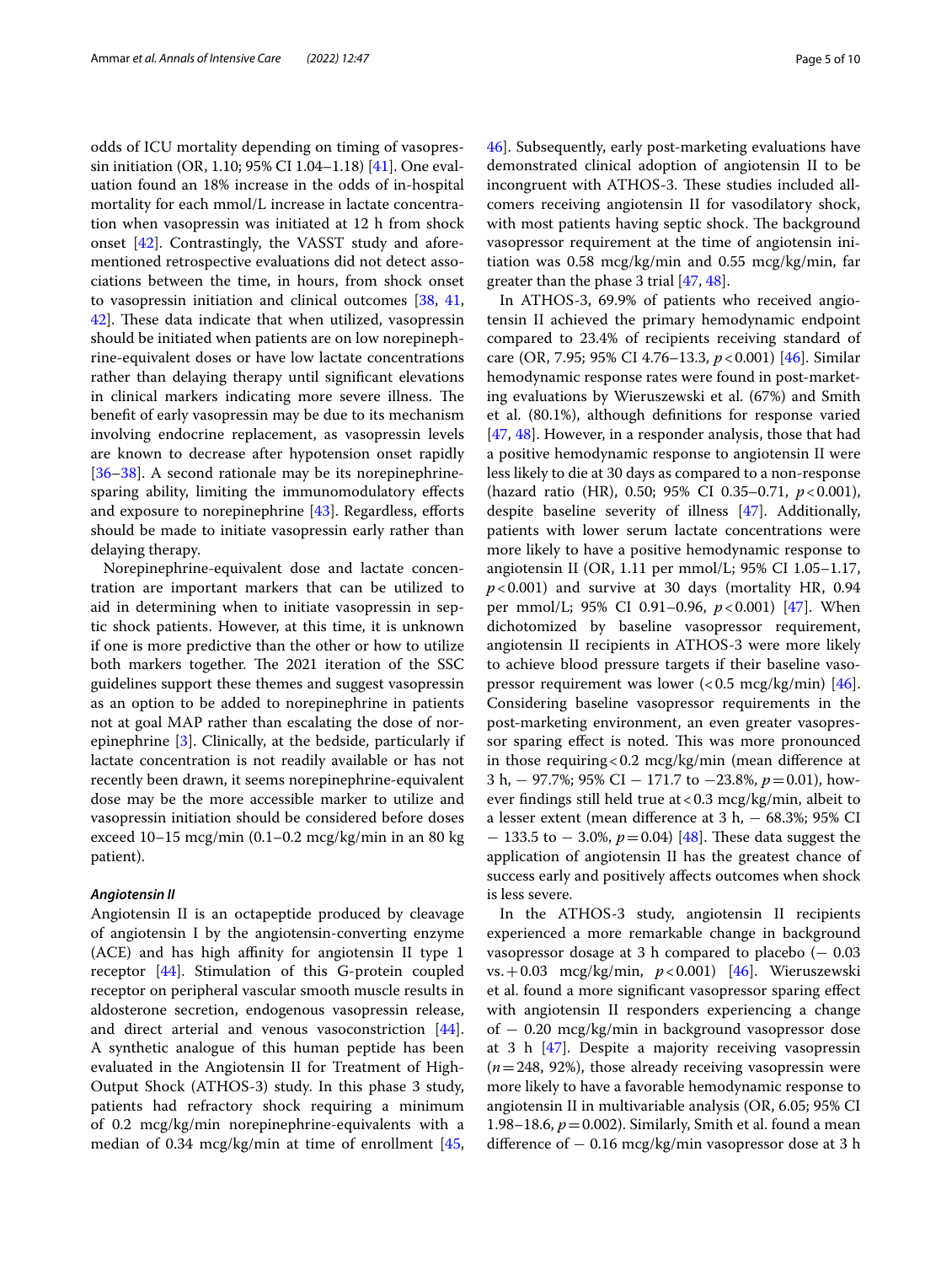[[48\]](#page-9-4). Whether these differences and greater vasopressor sparing efect are due to a higher baseline vasopressor requirement or diferences in titration schema and target blood pressure goals remains unclear.

There appears to be a subset of patients with derangement in endogenous renin–angiotensin system function that experience a marked response to angiotensin II and may beneft from earlier administration. When there is a defect or insufficiency in ACE, endogenous angiotensin II is not produced, leading to angiotensin I and renin accumulation  $[49]$  $[49]$  $[49]$ . This increases the amount of substrate available for degradation by neprilysin and ACE-2, leading to accumulation of vasodilatory angiotensin byproducts, namely angiotensin 1–9 and angiotensin 1–7 [\[49](#page-9-5)]. These substances provide feedback on the juxtaglomerular cells to produce additional renin, further potentiating vasodilatory pathways. Accordingly, patients from the ATHOS-3 study with high renin (i.e., excess angiotensin I compared to angiotensin II) have a profound deathsparing efect when administered angiotensin II compared to placebo (28-day survival 70% vs. 51%, HR, 0.56; 95% CI 0.35–0.88,  $p=0.01$ ) [\[50](#page-9-6)]. Therefore, suppressing this catastrophic negative feedback loop and preventing massive buildup of vasodilatory mediators by exogenous angiotensin II administration may serve as a mechanism to improve outcomes in septic shock.

### *Epinephrine*

The exact dose and timing of escalation to adjunctive catecholamine agents are not well elucidated, which includes epinephrine. As previously stated, epinephrine is often considered in tissue hypoperfusion and reduced cardiac output and may be preferred over vasopressin in patients with mixed cardiogenic shock due to its beta-receptor action and lack of inotropic support with vasopressin [[51](#page-9-7)]. A novel dose-fnding study examined the optimal norepinephrine-equivalent dose at which epinephrine was initiated in patients with septic shock  $[52]$  $[52]$ . This study identified the optimal norepinephrineequivalent dose range between 37 and 133 mcg/min to initiate epinephrine, 0.5–1.7 mcg/kg/min in an 80 kg patient. In this dose range, 29% of patients achieved hemodynamic stability with the initiation of epinephrine compared to 15% of patients who had epinephrine initiated outside of this dose range  $(p=0.03)$ . Based on these data, a norepinephrine-equivalent dose of 37 to 133 mcg/ min was proposed as an ideal breakpoint for starting epinephrine, and delaying epinephrine administration to norepinephrine doses exceeding 133 mcg/min should be avoided. Delaying therapy may impact achievement of hemodynamic stability and can be futile [[52\]](#page-9-8). Following initiation of norepinephrine, escalation to epinephrine at previously described norepinephrine-equivalent doses

can be considered concurrently with catecholaminesparing strategies. As data regarding the optimal timing of additional adjunctive catecholamine agents are not available, thoughtful escalation is imperative to avoid excessive catecholamine exposure. When utilizing epinephrine, adverse events should be monitored, including tachyarrhythmias, hyperglycemia, hypokalemia, and hyperlactatemia.

#### **Time of non‑catecholamine vasopressors**

Following frst-line norepinephrine application, choice of and timing of secondary, non-catecholamine vasopressors remain unclear due to restraints of clinical trial methodology [\[38](#page-8-32), [46\]](#page-9-2) and extrapolation of retrospective cohort studies to clinical practice [\[41](#page-8-35), [47](#page-9-3)]. Regardless, excessive catecholamine exposure increases risk of arrhythmias, critical organ damage, and tissue ischemia [[53\]](#page-9-9). High vasopressor doses and significant cumulative exposures are associated with worse outcomes in septic shock [\[54](#page-9-10)]. Even among angiotensin II recipients, those with greater norepinephrine requirements are more likely to die (HR, 1.61 per 1 mcg/kg/min; 95% CI 1.03–2.51  $p=0.037$  [\[47](#page-9-3)]. Therefore, minimizing exposure to catecholamine vasopressors with vasopressin and angiotensin II may serve as an additional mechanism to improve outcomes in septic shock and reduce time under inadequate perfusion pressure [[43](#page-8-37)].

Norepinephrine-equivalent dose can be utilized to determine when to initiate vasopressin and angiotensin II in patients with septic shock [\[46](#page-9-2)]. As described previously, vasopressin initiation should be considered before doses exceed 10–15 mcg/min (0.1–0.2 mcg/kg/min in an 80 kg patient) [\[42](#page-8-36)]. Similarly, angiotensin II should follow rapidly when hemodynamic stability is not achieved after vasopressin, given data suggesting a synergistic efect. This addition might be made before norepinephrine doses exceed 15–25 mcg/min (0.2–0.3 mcg/kg/min in an 80 kg patient), again sparing catecholamine toxicity [\[47](#page-9-3)].

As the molecular complexity of various shock endotypes continues to grow, there is a need to establish a role for biomarker-guided non-catecholamine vasopressor initiation to truly individualize timely resuscitation [[55\]](#page-9-11). Contenders that have emerged as potential targets include plasma vasopressin concentrations and direct renin concentrations. Although in retrospective settings, a strong relationship between plasma vasopressin concentrations in shock and favorable hemodynamic response to vasopressin has not been demonstrated, there is still an opportunity to identify profoundly vasopressin-defcient endotypes due to rapid vasopressin plasma clearance mechanisms [\[56,](#page-9-12) [57](#page-9-13)]. On the other hand, renin has persistently outperformed lactate in predicting hospital and ICU mortality in patients with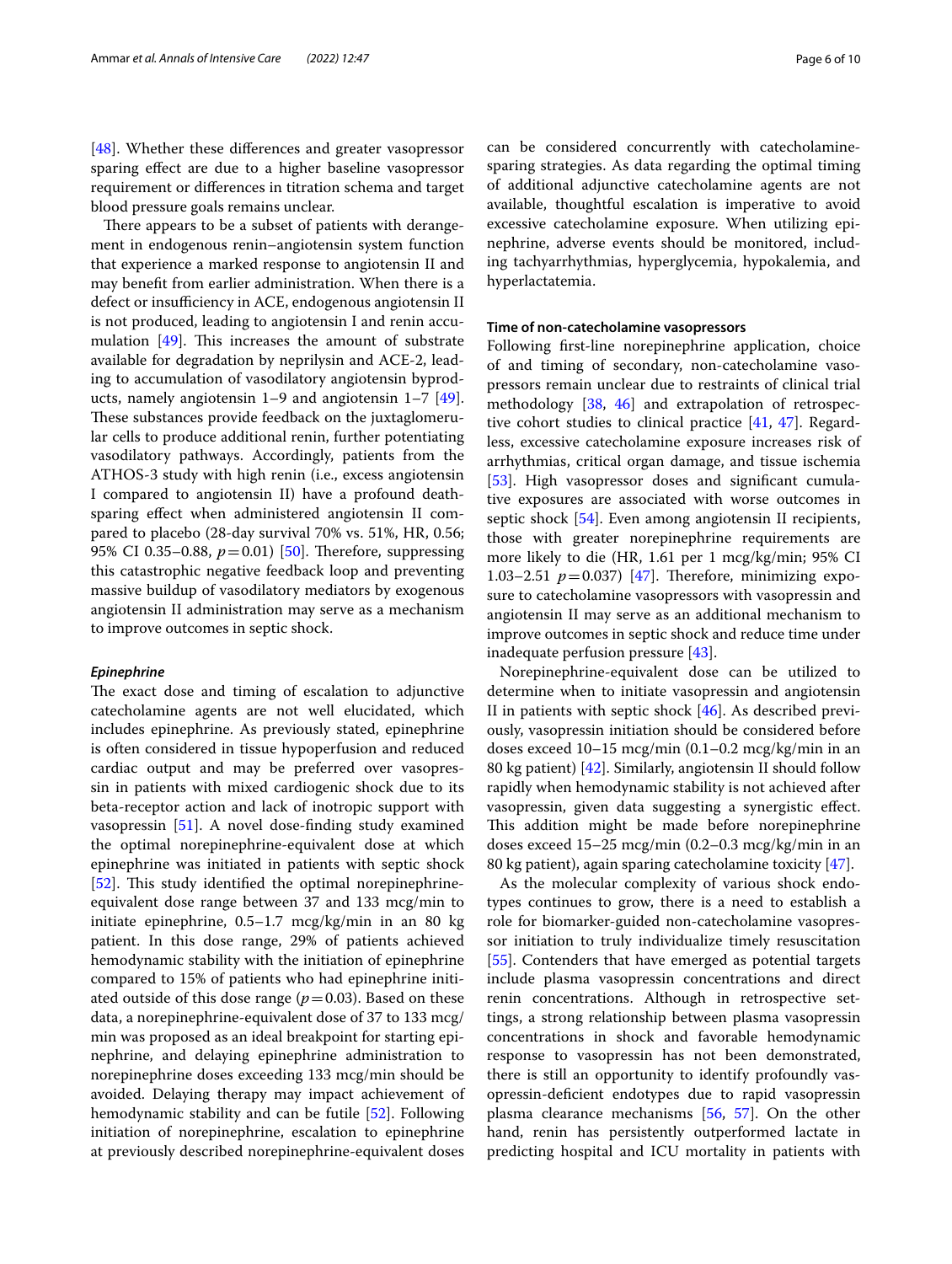hypotension [[58,](#page-9-14) [59](#page-9-15)]. In addition to the strong relationship between hyper-reninemia and favorable response to angiotensin II, renin is quickly evolving as a promising prognosticator in shock. Coupling these sensitive and specifc biomarkers, ideally through the development of point-of-care assays, along with clinical characteristics of the presenting shock case, will be crucial for the future of rapid sepsis care.

## **Time of corticosteroid therapy initiation**

The hyper-inflammatory state of septic shock leads to vasodilation and hypotension. Corticosteroids are used in the management of septic shock for their anti-infammatory properties through inhibition of nuclear factor-KB, thus reducing interleukin (IL)-1, IL-6, IL-8, tumor necrosis factor (TNF)- $\alpha$ , and TNF receptors 1 and 2 [\[60](#page-9-16)]. Additionally, corticosteroids inhibit nitric oxide (NO) synthase, inhibiting sepsis-induced NO-mediated vasodilation [[61\]](#page-9-17). Lastly, exogenous corticosteroids address insufficient cortisol levels, mitigating a relative adrenal insufficiency responsible for further hemodynamic insta-bility in septic shock [[62](#page-9-18)].

The role of corticosteroid therapy in septic shock remains debatable. Controversy exists surrounding benefts such as duration of shock, vasopressor requirements, and mortality, which must be weighed against adverse events including infection, hyperglycemia, and hypernatremia [[63–](#page-9-19)[67\]](#page-9-20). Four large, randomized control trials evaluated the use of corticosteroids in septic shock patients and reported inconsistent findings  $[64-67]$  $[64-67]$ . The Annane et al. study and the Activated Protein C and Corticosteroids for Human Septic Shock (APROCCHSS) trial reported a signifcant beneft in all-cause mortality in septic shock patients who received a low-dose corticosteroid regimen compared to placebo [\[64](#page-9-21), [67\]](#page-9-20). In contrast, the Corticosteroid Therapy of Septic Shock (CORTICUS) trial and the Adjunctive Corticosteroid Treatment in Critically Ill Patients with Septic Shock (ADRENAL) trial failed to demonstrate survival beneft [\[65,](#page-9-22) [66\]](#page-9-23). Nevertheless, several trials found that hydrocortisone was associated with a shorter time to shock reversal, supporting its use in septic shock patients with ongoing vasopressor requirements  $[64–66]$  $[64–66]$  $[64–66]$  $[64–66]$ . The variation in the inclusion criteria of these landmark trials might have contributed to different outcomes. The Annane et al. study and APROC-CHSS trial that demonstrated mortality beneft included more severely ill patients than the CORTICUS and ADRENAL trials [\[64–](#page-9-21)[67\]](#page-9-20). In contrast, the CORTICUS and ADRENAL trial did not specify fuid resuscitation and vasopressors for inclusion  $[64, 67]$  $[64, 67]$  $[64, 67]$  $[64, 67]$  $[64, 67]$ . As such, it can be argued that the initiation of corticosteroid therapy in septic shock patients should be reserved for patients who are hemodynamically unstable despite adequate fuid resuscitation and vasopressors administration. There is uncertainty around the optimal dose and time course of hydrocortisone therapy mainly due to disparities in the study designs and heterogeneity of results. Historically (pre-1989), studies investigating high-dose, shortduration corticosteroids showed a signifcant increase in mortality. While more recent studies investigated low doses, prolonged duration demonstrated positive mortality outcomes  $[68]$  $[68]$  $[68]$ . The robust studied doses in trials are 200 mg per day of intravenous hydrocortisone in divided doses with therapy durations ranging from 5–7 days [[64–](#page-9-21) [67,](#page-9-20) [69](#page-9-25)]. The current guidelines recommend intravenous hydrocortisone at a dose of 200 mg per day [\[18](#page-8-13), [70\]](#page-9-26).

The design of these trials differed in time to randomization and vasopressor dose at enrollment. The majority of these trials reported initiation of corticosteroids at norepinephrine mean dose of 0.5–1 mcg/kg/min [\[64](#page-9-21), [65,](#page-9-22) [67](#page-9-20)]. The Annane et al. study had the shortest time to enroll-ment of 8 h [[64\]](#page-9-21). Both ADRENAL and APROCCHSS study designs had a 24-h from shock onset to enrollment, while the CORTICUS trial had the longest time to enrollment of 72 h  $[65–67]$  $[65–67]$  $[65–67]$ . The Annane et al. and ADRENAL studies were the only trials that reported mean time from shock onset to first steroid dose  $(4.1 \pm 3.4)$  h and  $20.9 \pm 91.9$  h, respectively) [[64,](#page-9-21) [66](#page-9-23)]. It has been suggested that the delay in initiation of corticosteroids in the COR-TICUS trial contributed to the lack of mortality beneft.

A retrospective cohort study evaluated the appropriate time to initiate corticosteroids after shock onset. Patients ( $n=1470$ ) were grouped into five different timing cohorts based on time after shock onset: 0–6, 6–12, 12–24, 24–48, or > 48 h  $[71]$  $[71]$ . On multivariable linear regression, timing of corticosteroid initiation was independently associated with more days alive and free from vasopressors when comparing initiation within 0–6 h with>48 h, 6–12 h with>48 h, and 12–24 h with>48 h and was associated with reduced ICU mortality when comparing receipt within  $0-6$  h of shock onset to > 48 h after shock onset [[71](#page-9-27)]. A recent multicenter, propensity score-weighted observational cohort study (*n*=198) evaluated early (within 12 h of vasopressor initiation) versus late (after 12 h of vasopressor initiation) low-dose corticosteroid initiation in septic shock and identifed that early initiation was associated with shorter time to vasopressor discontinuation compared with late (40.7 vs. 60.6 h; *p*=0.0002) [[72\]](#page-9-28).

Although there is no clear recommendation with regard to the time of initiation of corticosteroids in septic shock patients, the SSC guidelines suggest corticosteroids in patients with septic shock and ongoing requirements for vasopressor therapy with initiation suggested as early as 4 h after vasopressor initiation and at norepinephrine dose of at least 0.25 mcg/kg/min [\[3](#page-8-1)]. Based on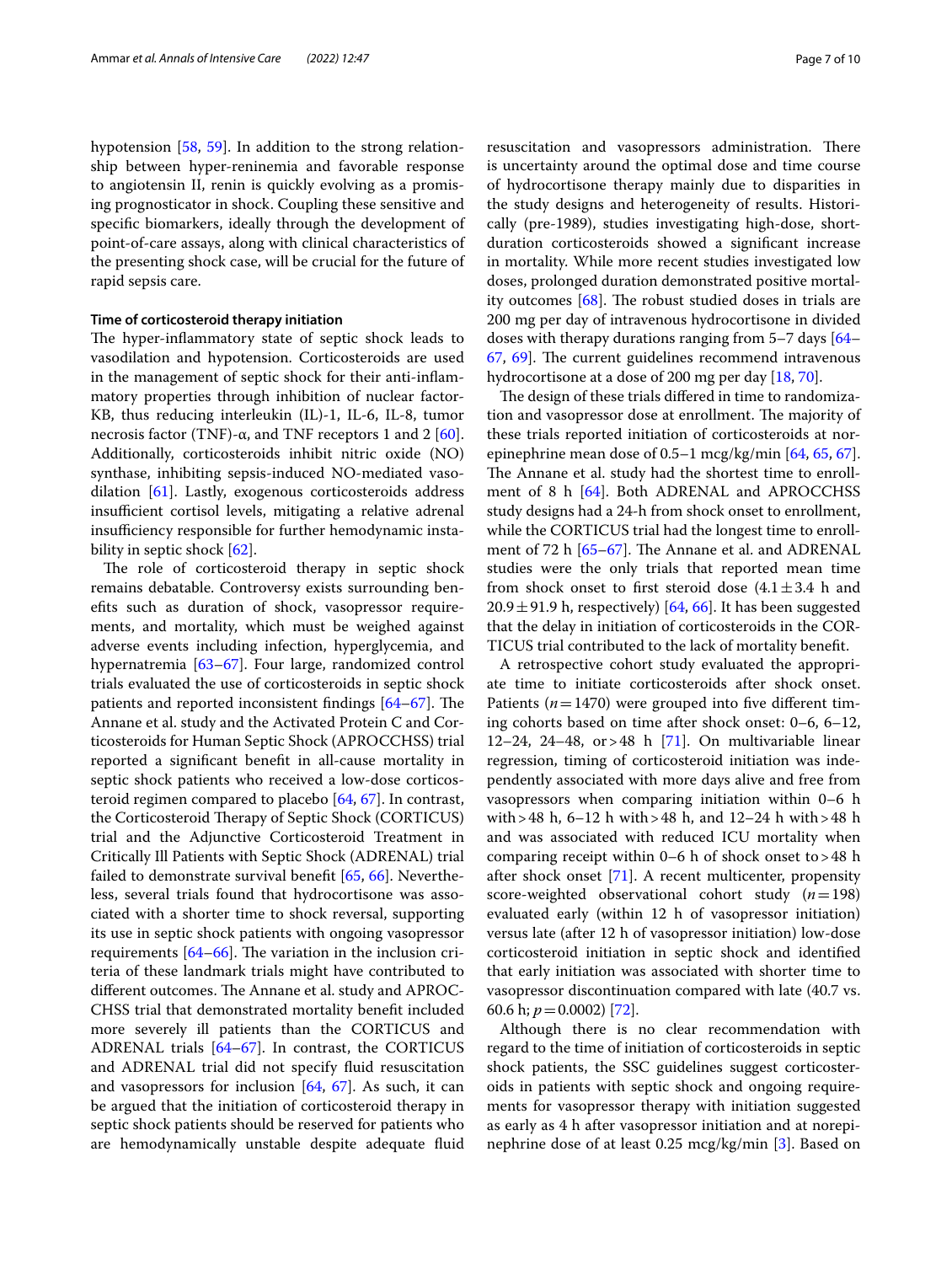the existing literature and purported mechanisms of beneft, we believe the early initiation of corticosteroid therapy in sepsis, specifcally within 24 h of shock, despite adequate fuid resuscitation and vasopressor administration (0.5–1 mcg/kg/min norepinephrine-equivalent dose) is reasonable.

## **Conclusion**

Septic shock is a complex disorder associated with high mortality. Timely initiation of therapeutic interventions to augment hemodynamics and reverse shock state is imperative. Clinical guidelines lack recommendations on time of initiation of septic shock-related therapies. Norepinephrine initiation after adequate fuid resuscitation may attenuate the association between vasopressor dosing intensity and increased mortality. Early high-dose vasopressor initiation within the frst 6 h of shock onset has been associated with lower mortality. Following norepinephrine, the exact dose and timing of escalation to adjunctive vasopressor agents are not well elucidated in the literature. However, recent data indicate that timing may be an important factor in initiating vasopressors and adjunctive therapies. Norepinephrine-equivalent dose and lactate concentration can aid in determining initiation of vasopressin and angiotensin II in septic shock patients. Biomarker-guided angiotensin II use may be facilitated using renin. Vasopressin initiation at a norepinephrine-equivalent dose of 10–15 mcg/min  $(0.1-0.2 \text{ mcg/kg/min}$  in an 80 kg patient) or serum lactate below 2.3 mmol/L has shown to be associated with a mortality beneft. Similarly, observational studies demonstrated that initiating angiotensin II at norepinephrine dose 15–25 mcg/min (0.2–0.3 mcg/kg/min in an 80 kg patient) along with vasopressin and within 3 h from shock onset might be beneficial. Clinicians should consider the addition of epinephrine in patients with a cardiogenic component to their shock state when doses of other vasopressors have been optimized and should not signifcantly delay initiation of epinephrine. Randomized controlled trials evaluating the use of corticosteroids included septic shock patients who received corticosteroids at a norepinephrine-equivalent dose of 0.5–1 mcg/ kg/min within at least 24 h from shock onset. Simplifed guidelines with clear recommendations, refecting realworld applicability, and based on well-designed studies are warranted.

#### **Abbreviations**

SSC: Surviving sepsis campaign guidelines for management of sepsis and septic shock; MAP: Mean arterial pressure; CHASERS: Characterization of vasopressor requirements in shock study; VDI: Vasopressor dosing intensity; VASST: Vasopressin in Septic Shock Trial; ICU: Intensive care unit; OR: Odds ratio; ACE: Angiotensin-converting enzyme; ATHOS-3: Angiotensin II for treatment of high-output shock; HR: Hazard ratio; IL: Interleukin; TNF-α: Tumor necrosis

factor-α; NO: Nitric oxide; APROCCHSS: Activated Protein C and Corticosteroids for Human Septic Shock Trial; CORTICUS: Corticosteroid Therapy of Septic Shock Trial; ADRENAL: Adjunctive Corticosteroid Treatment in Critically Ill Patients with Septic Shock Trial.

#### **Acknowledgements**

Not applicable.

#### **Author contributions**

MAA, AAA, PMW, BDB, ML, LA, AKK, and GLS have contributed to drafting the manuscript and critically revised it for important intellectual content. All authors read and approved the fnal manuscript.

#### **Funding**

The authors received no fnancial support for this article's research, authorship, and/or publication.

#### **Availability of data and materials**

All data generated or analyzed during this review are included in the published studies and their additional information fles.

## **Declarations**

#### **Ethics approval and consent to participate**

Not applicable.

**Consent for publication**

Not applicable.

#### **Competing interests**

Dr. Khanna received grant support for the Angiotensin II in High Output Shock (ATHOS3) Trial and served as a consultant for the La Jolla pharmaceutical company and Edwards Lifesciences. He receives grant support from a Wake Forest Center for Hypertension and Cardiovascular Research award investigating the role of renin in septic shock and departmental support for an analysis of the role of renin in post cardiopulmonary bypass vasoplegia in patients receiving Angiotensin II. Dr. Wieruszewski has previously served on a scientifc advisory board for the La Jolla pharmaceutical company. The rest of the authors declare no potential conficts of interest concerning this article's research, authorship, and/or publication.

#### **Author details**

<sup>1</sup> Department of Pharmacy, Yale New Haven Health System, 20 York Street, New Haven, CT 06510, USA. <sup>2</sup> Departments of Anesthesiology and Pharmacy, Mayo Clinic, 200 First Street SW, Rochester, MN, USA.<sup>3</sup> Department of Pulmonary, Critical Care, and Sleep Medicine, College of Medicine, University of Kentucky, Lexington, KY, USA. <sup>4</sup> Department of Pharmacy Practice and Science, College of Pharmacy, University of Kentucky, Lexington, KY, USA.<sup>5</sup> Department of Anesthesiology, University of Wisconsin Hospitals and Clinics, 600 Highland Ave, Madison, WI, USA. <sup>6</sup> Department of Pharmacy, Hospital of the University of Pennsylvania, 3400 Spruce Street, Philadelphia, PA, USA. <sup>7</sup> Department of Anesthesiology, Section on Critical Care Medicine, Wake Forest School of Medicine, Wake Forest Center for Biomedical Informatics, Perioperative Outcomes and Informatics Collaborative, Medical Center Boulevard, Winston-Salem, NC, USA. <sup>8</sup>Outcomes Research Consortium, Cleveland, OH, USA. <sup>9</sup> Department of Pharmacy, Cleveland Clinic, 9500 Euclid Avenue, Hb-105, Cleveland, OH, USA.

#### Received: 10 February 2022 Accepted: 9 May 2022 Published online: 30 May 2022

#### **References**

<span id="page-7-0"></span>1. Fleischmann C, Scherag A, Adhikari NK, Hartog CS, Tsaganos T, Schlattmann P, Angus DC, Reinhart K, International Forum of Acute Care T. Assessment of global incidence and mortality of hospital-treated sepsis current estimates and limitations. Am J Respir Crit Care Med. 2016;193(3):259–72.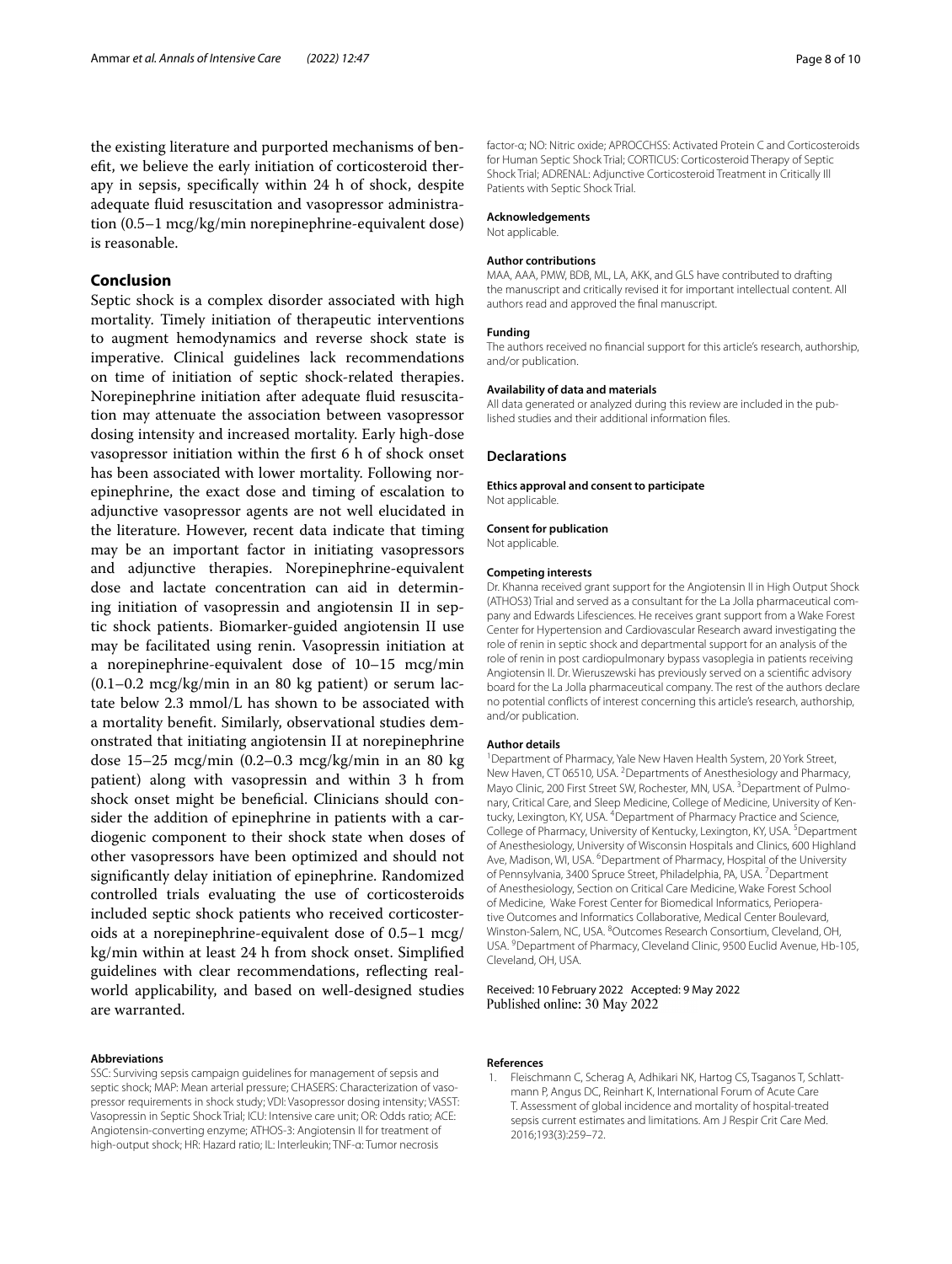- <span id="page-8-0"></span>2. Liu V, Escobar GJ, Greene JD, Soule J, Whippy A, Angus DC, Iwashyna TJ. Hospital deaths in patients with sepsis from 2 independent cohorts. JAMA. 2014;312(1):90–2.
- <span id="page-8-1"></span>3. Evans L, Rhodes A, Alhazzani W, Antonelli M, Coopersmith CM, French C, Machado FR, McIntyre L, Ostermann M, Prescott HC, et al. Surviving sepsis campaign: international guidelines for management of sepsis and septic shock 2021. Intensive Care Med. 2021;47(11):1181–247.
- <span id="page-8-2"></span>4. Ince C, Mayeux PR, Nguyen T, Gomez H, Kellum JA, Ospina-Tascon GA, Hernandez G, Murray P, De Backer D, Workgroup AX. The Endothelium in Sepsis. Shock. 2016;45(3):259–70.
- <span id="page-8-3"></span>5. Bissell BD, Meford B. Pathophysiology of volume administration in septic shock and the role of the clinical pharmacist. Ann Pharmacother. 2020;54(4):388–96.
- 6. Nunes TS, Ladeira RT, Baf AT, de Azevedo LC, Machado FR, Freitas FG. Duration of hemodynamic effects of crystalloids in patients with circulatory shock after initial resuscitation. Ann Intensive Care. 2014;4:25.
- 7. Aya HD, Ster IC, Fletcher N, Grounds RM, Rhodes A, Cecconi M. Pharmacodynamic analysis of a fuid challenge. Crit Care Med. 2016;44(5):880–91.
- <span id="page-8-4"></span>8. Monge Garcia MI, Guijo Gonzalez P, Gracia Romero M, Gil Cano A, Oscier C, Rhodes A, Grounds RM, Cecconi M. Efects of fuid administration on arterial load in septic shock patients. Intensive Care Med. 2015;41(7):1247–55.
- <span id="page-8-5"></span>9. Kumar A, Roberts D, Wood KE, Light B, Parrillo JE, Sharma S, Suppes R, Feinstein D, Zanotti S, Taiberg L, et al. Duration of hypotension before initiation of efective antimicrobial therapy is the critical determinant of survival in human septic shock. Crit Care Med. 2006;34(6):1589–96.
- <span id="page-8-6"></span>10. Johnston ANB, Park J, Doi SA, Sharman V, Clark J, Robinson J, Crilly J. Efect of immediate administration of antibiotics in patients with sepsis in tertiary care: a systematic review and meta-analysis. Clin Ther. 2017;39(1):190–202.
- <span id="page-8-7"></span>11. Seymour CW, Gesten F, Prescott HC, Friedrich ME, Iwashyna TJ, Phillips GS, Lemeshow S, Osborn T, Terry KM, Levy MM. Time to treatment and mortality during mandated emergency care for sepsis. N Engl J Med. 2017;376(23):2235–44.
- <span id="page-8-8"></span>12. Liu VX, Fielding-Singh V, Greene JD, Baker JM, Iwashyna TJ, Bhattacharya J, Escobar GJ. The timing of early antibiotics and hospital mortality in sepsis. Am J Respir Crit Care Med. 2017;196(7):856–63.
- <span id="page-8-9"></span>13. Thongprayoon C, Cheungpasitporn W, Harrison AM, Carrera P, Srivali N, Kittamongkolchai W, Erdogan A, Kashani KB. Temporal trends in the utilization of vasopressors in intensive care units: an epidemiologic study. BMC Pharmacol Toxicol. 2016;17(1):19.
- <span id="page-8-14"></span>14. Sacha GL, Bauer SR, Lat I. Vasoactive agent use in septic shock: beyond frst-line recommendations. Pharmacotherapy. 2019;39(3):369–81.
- <span id="page-8-10"></span>15. Reade MC, Huang DT, Bell D, Coats TJ, Cross AM, Moran JL, Peake SL, Singer M, Yealy DM, Angus DC, et al. Variability in management of early severe sepsis. Emerg Med J. 2010;27(2):110–5.
- <span id="page-8-11"></span>16. Weiss CH, Moazed F, McEvoy CA, Singer BD, Szleifer I, Amaral LA, Kwasny M, Watts CM, Persell SD, Baker DW, et al. Prompting physicians to address a daily checklist and process of care and clinical outcomes: a single-site study. Am J Respir Crit Care Med. 2011;184(6):680–6.
- <span id="page-8-12"></span>17. Avni T, Lador A, Lev S, Leibovici L, Paul M, Grossman A. Vasopressors for the treatment of septic shock: systematic review and meta-analysis. PLoS ONE. 2015;10(8): e0129305.
- <span id="page-8-13"></span>18. Evans L, Rhodes A, Alhazzani W, Antonelli M, Coopersmith CM, French C, Machado FR, McIntyre L, Ostermann M, Prescott HC, et al. Surviving sepsis campaign: international guidelines for management of sepsis and septic shock 2021. Crit Care Med. 2021;49(11):e1063–143.
- 19. De Backer D, Biston P, Devriendt J, Madl C, Chochrad D, Aldecoa C, Brasseur A, Defrance P, Gottignies P, Vincent JL, et al. Comparison of dopamine and norepinephrine in the treatment of shock. N Engl J Med. 2010;362(9):779–89.
- <span id="page-8-15"></span>20. Domizi R, Calcinaro S, Harris S, Beilstein C, Boerma C, Chiche JD, D'Egidio A, Damiani E, Donati A, Koetsier PM, et al. Relationship between norepinephrine dose, tachycardia and outcome in septic shock: a multicentre evaluation. J Crit Care. 2020;57:185–90.
- <span id="page-8-16"></span>21. Martin C, Medam S, Antonini F, Alingrin J, Haddam M, Hammad E, Meyssignac B, Vigne C, Zieleskiewicz L, Leone M. Norepinephrine: not too much too long. Shock. 2015;44(4):305–9.
- 22. Sviri S, Hashoul J, Stav I, van Heerden PV. Does high-dose vasopressor therapy in medical intensive care patients indicate what we already suspect? J Crit Care. 2014;29(1):157–60.
- <span id="page-8-17"></span>23. Brown SM, Lanspa MJ, Jones JP, Kuttler KG, Li Y, Carlson R, Miller RR 3rd, Hirshberg EL, Grissom CK, Morris AH. Survival after shock requiring highdose vasopressor therapy. Chest. 2013;143(3):664–71.
- <span id="page-8-18"></span>24. Auchet T, Regnier MA, Girerd N, Levy B. Outcome of patients with septic shock and high-dose vasopressor therapy. Ann Intensive Care. 2017;7(1):43.
- <span id="page-8-19"></span>25. Venkatesh B, Khanna AK, Cohen J. Less is more: catecholamine-sparing strategies in septic shock. Intensive Care Med. 2019;45(12):1810–2.
- <span id="page-8-20"></span>26. Leone M, Goyer I, Levy B, Dunser MW, Asfar P, Jentzer JC. Dose of norepinephrine: the devil is in the details. Intensive Care Med. 2022. [https://doi.](https://doi.org/10.1007/s00134-022-06652-x) [org/10.1007/s00134-022-06652-x.](https://doi.org/10.1007/s00134-022-06652-x)
- <span id="page-8-21"></span>27. Roberts RJ, Miano TA, Hammond DA, Patel GP, Chen JT, Phillips KM, Lopez N, Kashani K, Qadir N, Cairns CB, et al. Evaluation of vasopressor exposure and mortality in patients with septic shock. Crit Care Med. 2020;48(10):1445–53.
- <span id="page-8-22"></span>28. Yeo HJ, Lee YS, Kim TH, Jang JH, Lee HB, Oh DK, Park MH, Lim CM, Cho WH. Korean sepsis alliance I. vasopressor initiation within 1 hour of fluid loading is associated with increased mortality in septic shock patients: analysis of national registry data. Crit Care Med. 2022;50(4):e351–60.
- <span id="page-8-23"></span>29. Vincent JL, Nielsen ND, Shapiro NI, Gerbasi ME, Grossman A, Doroff R, Zeng F, Young PJ, Russell JA. Mean arterial pressure and mortality in patients with distributive shock: a retrospective analysis of the MIMIC-III database. Ann Intensive Care. 2018;8(1):107.
- <span id="page-8-24"></span>30. Maheshwari K, Nathanson BH, Munson SH, Khangulov V, Stevens M, Badani H, Khanna AK, Sessler DI. The relationship between ICU hypotension and in-hospital mortality and morbidity in septic patients. Intensive Care Med. 2018;44(6):857–67.
- <span id="page-8-25"></span>31. Hamzaoui O, Teboul JL. Importance of diastolic arterial pressure in septic shock: PRO. J Crit Care. 2019;51:238–40.
- <span id="page-8-26"></span>32. Ospina-Tascon GA, Teboul JL, Hernandez G, Alvarez I, Sanchez-Ortiz AI, Calderon-Tapia LE, Manzano-Nunez R, Quinones E, Madrinan-Navia HJ, Ruiz JE, et al. Diastolic shock index and clinical outcomes in patients with septic shock. Ann Intensive Care. 2020;10(1):41.
- <span id="page-8-27"></span>33. Colon Hidalgo D, Patel J, Masic D, Park D, Rech MA. Delayed vasopressor initiation is associated with increased mortality in patients with septic shock. J Crit Care. 2020;55:145–8.
- <span id="page-8-28"></span>34. Bai X, Yu W, Ji W, Lin Z, Tan S, Duan K, Dong Y, Xu L, Li N. Early versus delayed administration of norepinephrine in patients with septic shock. Crit Care. 2014;18(5):532.
- <span id="page-8-29"></span>35. Levy MM, Evans LE, Rhodes A. The Surviving Sepsis Campaign Bundle: 2018 update. Intensive Care Med. 2018;44(6):925–8.
- <span id="page-8-30"></span>36. Subramanian S, Yilmaz M, Rehman A, Hubmayr RD, Afessa B, Gajic O. Liberal vs. conservative vasopressor use to maintain mean arterial blood pressure during resuscitation of septic shock: an observational study. Intensive Care Med. 2008;34(1):157–62.
- <span id="page-8-31"></span>37. Permpikul C, Tongyoo S, Viarasilpa T, Trainarongsakul T, Chakorn T, Udompanturak S. Early use of norepinephrine in septic shock resuscitation (CENSER). a randomized trial. Am J Respir Crit Care Med. 2019;199(9):1097–105.
- <span id="page-8-32"></span>38. Russell JA, Walley KR, Singer J, Gordon AC, Hebert PC, Cooper DJ, Holmes CL, Mehta S, Granton JT, Storms MM, et al. Vasopressin versus norepinephrine infusion in patients with septic shock. N Engl J Med. 2008;358(9):877–87.
- <span id="page-8-33"></span>39. Hammond DA, Ficek OA, Painter JT, McCain K, Cullen J, Brotherton AL, Kakkera K, Chopra D, Meena N. Prospective open-label trial of early concomitant vasopressin and norepinephrine therapy versus initial norepinephrine monotherapy in septic shock. Pharmacotherapy. 2018;38(5):531–8.
- <span id="page-8-34"></span>40. Gordon AC, Mason AJ, Thirunavukkarasu N, Perkins GD, Cecconi M, Cepkova M, Pogson DG, Aya HD, Anjum A, Frazier GJ, et al. Efect of early vasopressin vs norepinephrine on kidney failure in patients with septic shock: the vanish randomized clinical trial. JAMA. 2016;316(5):509–18.
- <span id="page-8-35"></span>41. Sacha GL, Lam SW, Duggal A, Torbic H, Bass SN, Welch SC, Butler RS, Bauer SR. Predictors of response to fxed-dose vasopressin in adult patients with septic shock. Ann Intensive Care. 2018;8(1):35.
- <span id="page-8-36"></span>42. Sacha GL, Lam SW, Wang L, Duggal A, Reddy AJ, Bauer SR. Association of catecholamine dose, lactate, and shock duration at vasopressin initiation with mortality in patients with septic shock. Crit Care Med. 2022;50(4):614–23.
- <span id="page-8-37"></span>43. Stolk RF, van der Pasch E, Naumann F, Schouwstra J, Bressers S, van Herwaarden AE, Gerretsen J, Schambergen R, Ruth MM, van der Hoeven